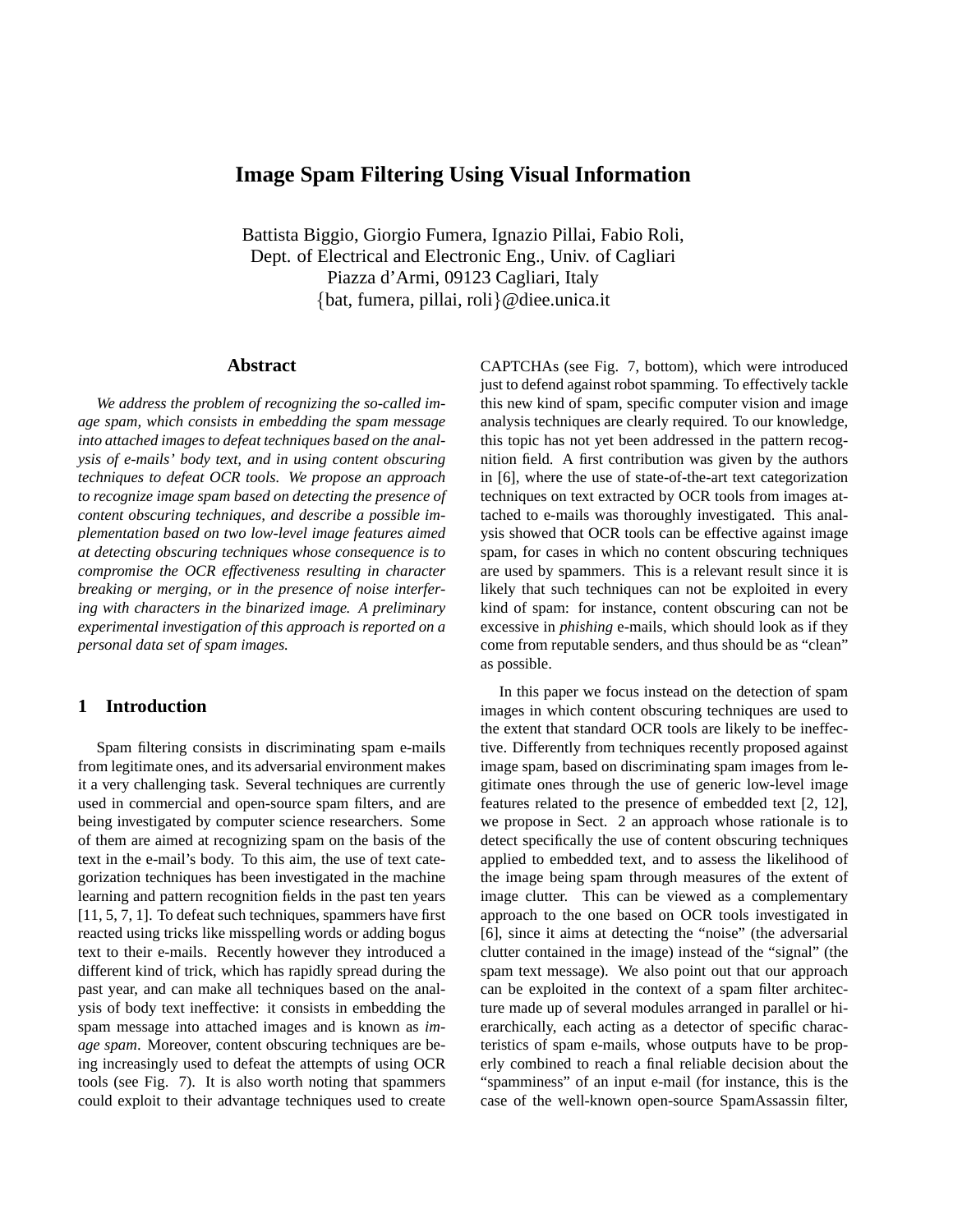http://spamassassin.apache.org/).

A possible implementation of our approach, which we are currently investigating, is described in Sect. 3. This implementation is aimed at detecting content obscuring techniques whose consequence is to compromise the OCR effectiveness through character breaking or merging, or through the presence of noise components (like small dots) which interfere with characters. To this aim, two measures of the degree of image obscuring are proposed. In Sect. 4 a preliminary experimental analysis of our approach is reported, to assess the capability of the proposed features to detect the considered content obscuring techniques. We finally discuss some open issues and future research directions in Sect. 5.

#### **2 Proposed approach**

Recently some authors proposed techniques for recognizing spam images based on detecting the presence of embedded text, and on characterizing text areas with low level features like their size relative to the image [2, 12] or their colour distribution [2]. A classifier was then trained on such features to discriminate spam images from legitimate ones. The rationale of these approaches is that images which contain text are likely to be spam. Some vendors have already included in their filters image processing modules based on this kind of low level features. We point out however that the discriminant capability of the above features is not likely to be satisfactory, since they are related on relatively generic characteristics of images, and since it is very difficult to collect representative samples of legitimate images for classifier training.

The approach we propose in this work is based instead on looking for a specific characteristic of spam images with embedded text, namely the presence of content obscuring techniques. The rationale of this approach is that images with embedded text which are obscured in a way aimed to make OCR ineffective are likely to be spam. In principle, different kinds of content obscuring techniques can be used against OCR: adding random background noise (like small dots) which interfere with text, using a non-uniform background, using pixels of different colours for each character, distorting text lines or single characters etc. To this aim, methods developed for building CAPTCHAs can be used as well. It is thus not likely that a single method can be able to detect all possible kinds of content obscuring techniques. On the other hand, specialized methods to detect a precise obscuring technique (for instance, the presence of random dots) are likely to exhibit a very limited generalization capability and to be easily defeated by spammers, as happens for text analysis techniques based on keyword search. We therefore propose a midway approach based on the following consideration: since the goal of content obscuring techniques is to make OCR algorithms ineffective, they could be detected by looking at their effects on the image processing steps carried out by OCR algorithms. The first processing step is image binarization. In a low-quality binarized image characters could be broken up into smaller pieces or can be merged together. Non-text objects can be kept in the foreground as well and interfere with characters. Many content obscuring techniques, even among the ones mentioned above, result indeed in such kind of defects in the binarized image. Accordingly, when an image has embedded text (whose simple presence can be detected even in complex images using techniques like the ones surveyed in [8]), a possible way to detect such kind of obscuring techniques is to analyze the binarized image to detect the presence of the above defects and to measure their extent. The outcome of this analysis can be used as the output of a spam filtering module which has subsequently to be properly combined with the outputs of other modules (aimed at detecting other characteristics of spam e-mails) to reach a final decision about the "spamminess" of the input e-mail, as explained in Sect. 1. In the next section we propose two possible low-level image features aimed at measuring the extent of character breaking and merging, and of text interference with noise components.

## **3 Low-level features to detect content obscuring techniques**

The problem of detecting the presence and measuring the extent of image defects which can compromise the effectiveness of OCR tools, and in particular the ones mentioned in the previous section, has some analogies with the problem of measuring image *quality* addressed in the OCR literature. For instance, in [4] a method was proposed for predicting OCR performance based on simple features associated with degraded (broken or merged) characters. This method is not directly applicable to our task since it is based on strict assumptions which do not hold in spam images, for instance equally sized characters. Another interesting kind of measure was suggested to us by the "BaffleText" CAPTCHA proposed in [3]. BaffleText uses random masking to degrade text images, resulting in image defects similar to the ones we are interested in. In [3] the *complexity* of an image for a human reader (not for an OCR) was evaluated using *perimetric complexity*, a measure used in the psychophysics of reading literature (see for instance [10]). Perimetric complexity is defined as the squared length of the boundary between black and white pixels (the "perimeter") in the whole image, divided by the black area,  $P^2/A$ . Perimetric complexity measured on the whole image is not suitable to our task either, for instance because it strongly depends on text length. We nevertheless found that it can be usefully exploited to our purposes if it is applied to *individ-*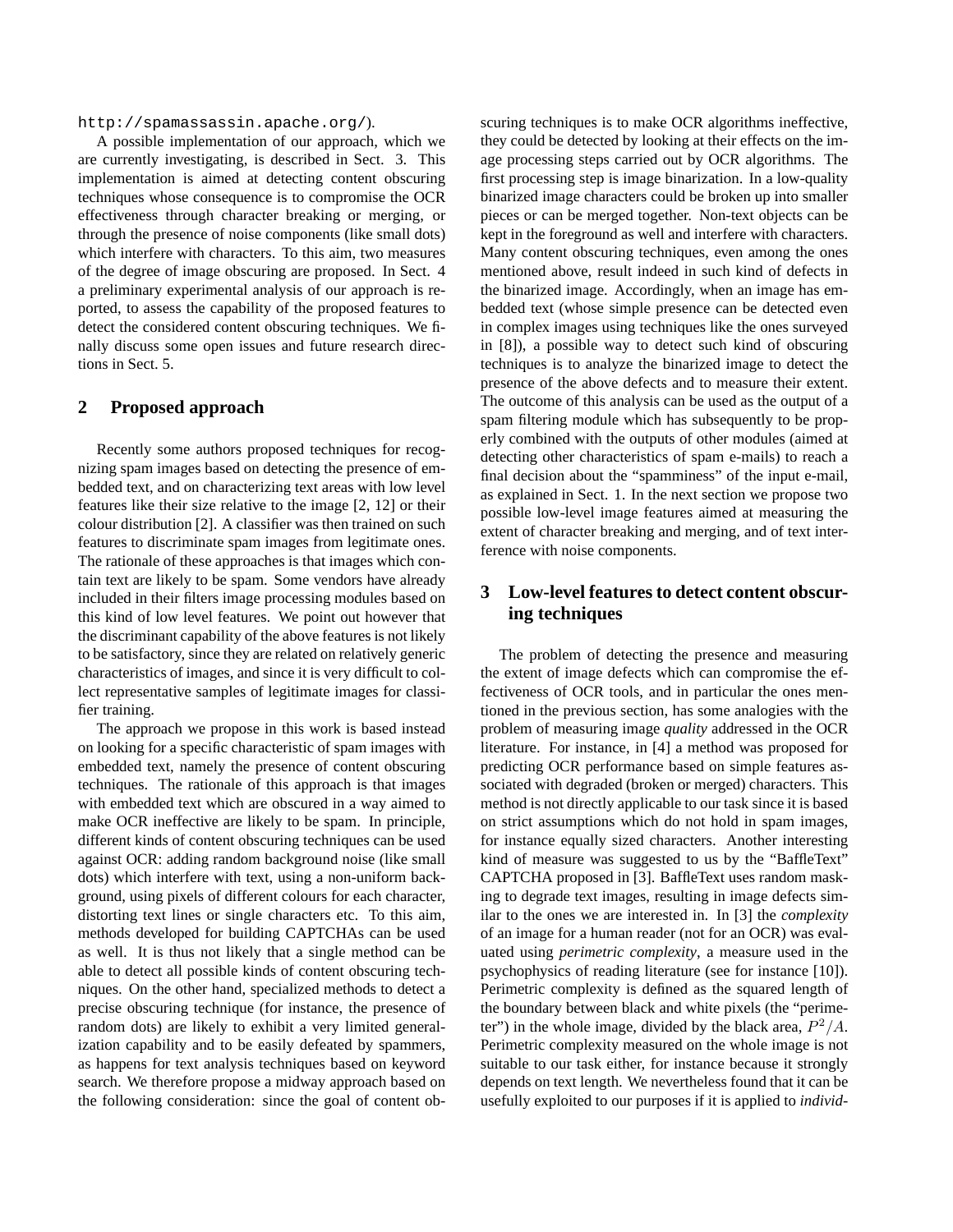*ual* components of a binarized image, as described below.

Note first that the perimetric complexity of a *single* object is scale-invariant. We found that its value for the clean image of a single character is approximately in the range [15, 150]. If an image contains only clean text, most of the connected components in the binarized image will correspond to single characters, and will be characterized by  $P^2/A$  values in the above range. If characters are broken, the resulting components will have on average a lower area than clean characters (the area is defined as the number of black pixel), and we observed that some of them (but not all) have a lower  $P^2/A$  than 15. Small components originated from background noise like dots, clumps and small line segments (see Fig. 7, second image from top), will be characterized on average by a lower  $P^2/A$  value than 15 and a lower area than clean characters. Instead, merged characters and large noise components will exhibit on average larger  $P^2/A$  and area values. These considerations suggested us two measures of the degree of image degradation, one related to broken characters and small noise components, the other to merged characters and large noise components. The starting point is a binarized (b/w) image, on which all connected components are first identified (in this work, 8-connectivity is used to this aim), and the  $P^2/A$ value is computed for each of them.

To measure the extent of character breaking or the presence of small noise components interfering with characters, we first subdivide the image into a grid of  $p \times q$  equally sized blocks  $b_{ij}$ ,  $i = 1, ..., p; j = 1, ..., q$  ( $p = q = 10$ was used in this work). For each block  $b_{ij}$  we consider the components whose centre of mass belongs to the block, and compute the number  $c_{ij}$  of components with  $P^2/A$  in the range [15, 150] (these should correspond to characters), and the number  $n_{ij}$  of components with  $P^2/A$  lower than 15 (these should correspond to small noise components or to broken characters). Then, considering only the blocks with  $c_{ij} > 0$ , i.e. containing at least one component with a character-like complexity (we denote their number with  $b_0$ ), we compute for each of them the fraction of noise components  $f_{ij} = n_{ij}/(n_{ij} + c_{ij}) \in [0,1)$ . High values of  $f_{ij}$ mean that in the considered block there are relatively few character-like components and many noise-like components (or components resulting from broken characters): such a block is thus likely to contain highly degraded text. Low  $f_{ij}$ values should instead denote the presence of clean text. We finally compute the average fraction of noise components over all blocks,  $f_{\text{noise}} = \frac{1}{b_0} \sum_{b_{ij}:c_{ij}>0}$  $n_{ij}$  $\frac{n_{ij}}{n_{ij}+c_{ij}} \in [0,1].$  If  $c_{ij} = 0$  for all blocks, this means that all image components have a  $P^2/A$  value lower than 15 and are thus "noisy":  $f_{\text{noise}}$ is defined accordingly as 1.

The second measure we devised is aimed to detect the presence of merged characters and large noise components: its rationale is that such objects have on average both a

A QUICK BROWN FOX JUMPS OVER THE LAZY DOG

a quick brown fox jumps over the lazy dog.

Figure 1: A clean artificial image:  $\overline{P^2/A} = 38.85$ ,  $f_{\text{noise}} =$ 0.013

larger  $P^2/A$  and a larger area than clean characters, as explained above. Their presence could then be detected by computing the average  $P^2/A$  value over all image components, each weighted with its relative area, defined as the ratio between the number of its black pixels and the number  $A_{\text{tot}}$  of black pixels in the whole image:  $P^2/A$  =  $\frac{1}{N} \sum_{k=1}^{N}$  $\frac{P_k^2}{A_k} \times \frac{A_k}{A_{\text{tot}}}$ , where  $P_k$  and  $A_k$  denote the perimeter and area of the  $k$ -th component, and N is the number of components in the whole image. Note that for an image of  $P \times Q$  pixels the  $P^2/A$  value of a single component ranges between 4 (corresponding to a single black pixel) to  $8PQ$  (corresponding to a "chessboard" with squares of  $1\times1$ pixels, which is the 8-neighborhood connected component with the highest perimetric complexity).

In the next section we present some preliminary experiments to demonstrate how the measures defined above could be exploited to detect the presence and measure the extent of image degradation due to broken or merged characters and to the presence of noise components.

### **4 Experimental results**

We give first a demonstration of the capability of the two features defined in the previous section to measure the extent of the considered kinds of image degradation on the artificial image shown in Fig. 1, in which all the 26 characters of the English alphabet are present, both uppercase and lowercase. We considered four kinds of degradation: small random noise components of different size and density (Fig. 2), characters broken by a grid made up of 1-pixel wide white lines with different spacing (Fig. 3), reduced character spacing resulting in merged characters (Fig. 4) and characters merged with a grid made up of 1-pixel wide black lines with different spacing (Fig. 5). Note that obscuring techniques similar to the second one above were observed in real spam images recently received by the authors (see Fig. 7, third image from top), while the last technique was proposed in the EZ-Gimpy visual CAPTCHA which was used by Yahoo (see [9]). In Figs. 2-5 three different levels of image degradation are shown for each kind of degradation, together with the corresponding values of  $f_{\text{noise}}$  and  $\overline{P^2/A}$ . From Figs. 2 and 3, in which the obscuring techniques result in broken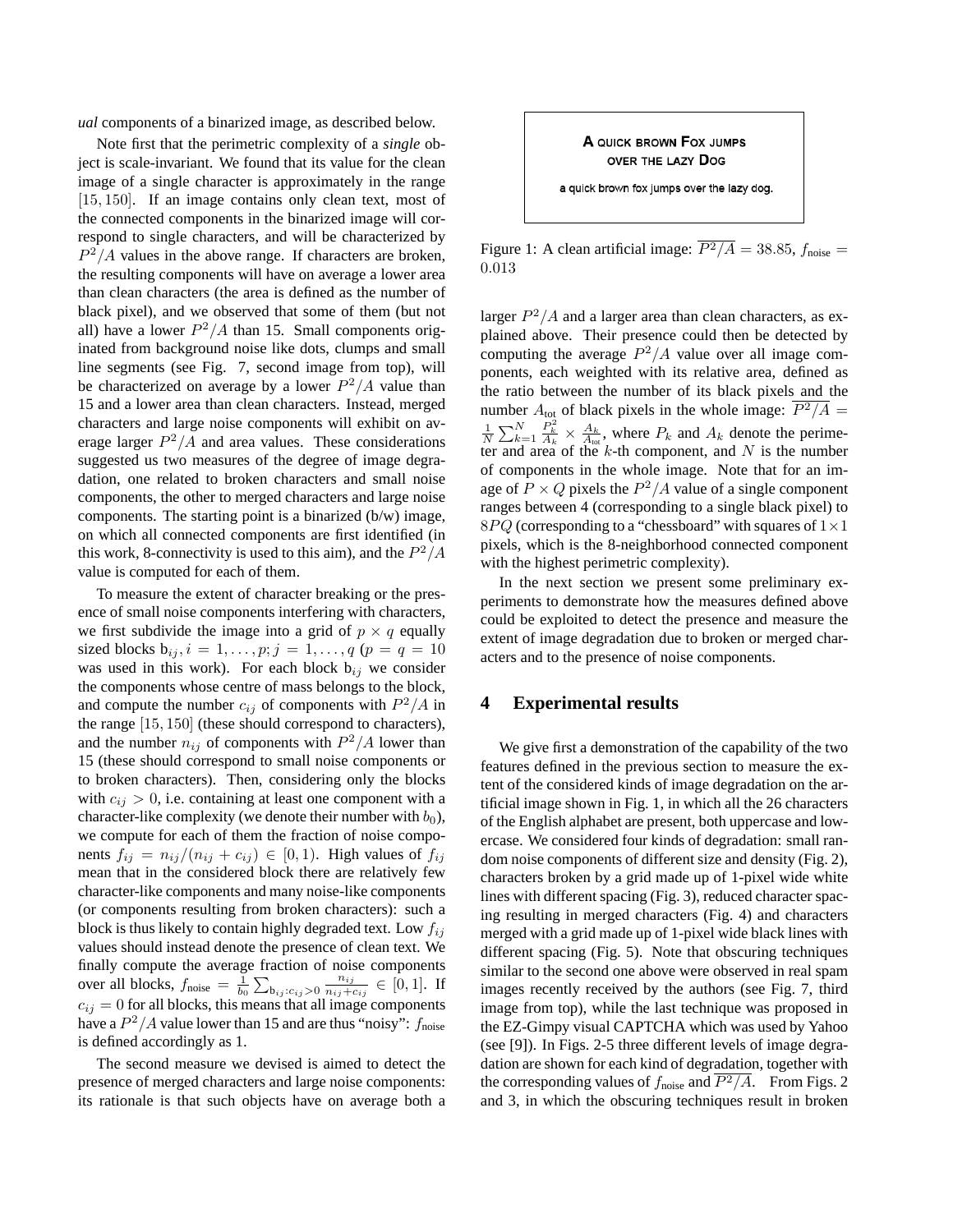

Figure 2: Small noise components added to the clean image.



Figure 4: Merging characters by reducing their spacing.



Figure 3: Characters broken by a grid of white lines.



Figure 5: Merging characters with a grid of black lines.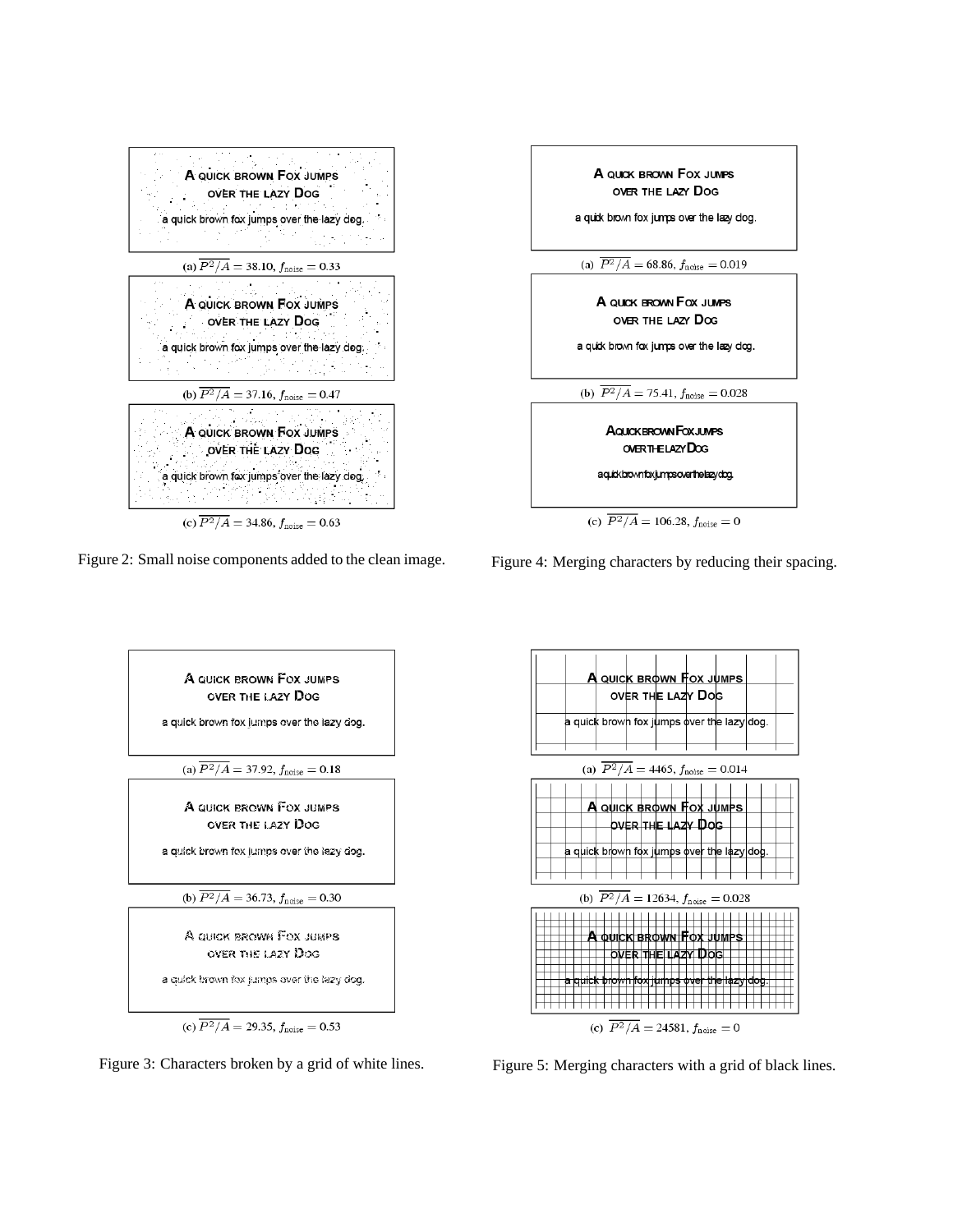characters or small noise components, it can be seen that the  $f_{\text{noise}}$  measure increases approaching 1 as the degradation level increases, starting from a value near zero for the clean image of Fig. 1. This agrees to the desired behaviour. The value of  $\overline{P^2/A}$  is in the range [15, 150] of character values for the clean image. Merged characters due to reduced spacing (Fig. 4) leads to increasing  $\overline{P^2/A}$ , although they remain in the range [15, 150]. Instead, merging characters with a grid (Fig. 5) leads to much larger values of  $P^2/A$ far from the range [15, 150], which increase for increasing degradation level.

We now report some preliminary experimental results on a data set of 186 real spam images collected at the personal authors' mailboxes (since no publicly available data sets of spam images is available yet, to our knowledge). These images are available at http://ce.diee. unica.it/spam-images.zip. Content obscuring techniques clearly aimed at defeating OCR tools were applied by spammers on 96 of these images (see the examples in Fig. 7), while the remaining 90 images were either clean, or contained a limited amount of random noise probably aimed at defeating detection techniques based on image digital signatures, which is however negligible to OCR. Note that some of the obscuring techniques against OCR do not result in the kinds of image degradation considered in Sect. 3 (as in Fig. 7, bottom). Binarization of these images was carried out using the demo version of the commercial software ABBYY FineReader 7.0 Professional (http://www.abbyy.com/), using default parameter settings. We found that on 29 out of 96 noisy images the outcome of the binarization was a good quality image, despite the use of content obscuring techniques. Fig. 6 shows the values of  $P^2/A$  and  $f_{\text{noise}}$  for all 186 images in a two-dimensional plot. The main observation which can be drawn from this plot is that clean binarized images form a relatively compact cluster, while degraded binarized images are spread across a larger region of the  $\overline{P^2/A}$ – $f_{\text{noise}}$  space. There is some overlapping between the two clusters, but we observed that images in the overlapping region correspond to intermediate levels of degradation (as in the examples of Figs. 2-5). This is a good indication that the above measures could be exploited to obtain an overall measure of the extent of image degradation. For instance, they could be used as features for a classification algorithm like a oneclass classifier, whose continuous valued output (properly scaled) could be the output of a spam filtering module aimed at detecting the considered kinds of image degradation.

We conclude by pointing out some cases in which the proposed measures failed to detect image degradation. Some images were obscured using different background colours, which resulted in large noise components interfering with characters (see the example in Fig. 7, fourth image from top). However this was not detected by the  $P^2/A$ 



Figure 7: Examples of real spam images (details) from the data set used for the experiments, with different kinds of content obscuring techniques. From top: multi-coloured text interfering with non-uniform background; small random noise interfering with text; characters broken by lines of the same colour as the background; non-uniform background; a CAPTCHA-like technique.

measure, since the noise components turned out to exhibit a  $P^2/A$  value in the same range as clean characters. Moreover, some clean images had a textured frame around the text but not interfering with it. However, after binarization the frame generated noise components exhibiting a wide range of  $P^2/A$  values: some of them exhibiting a characterlike  $P^2/A$  value were erroneously considered as characters surrounded either by small noise components (by the  $f_{\text{noise}}$ measure), or by large noise components (by the  $f_{\text{noise}}$  measure). A possible improvement to the proposed measures to avoid these problems could be to take into account also the size of the bounding box of components with a characterlike  $P^2/A$  values.